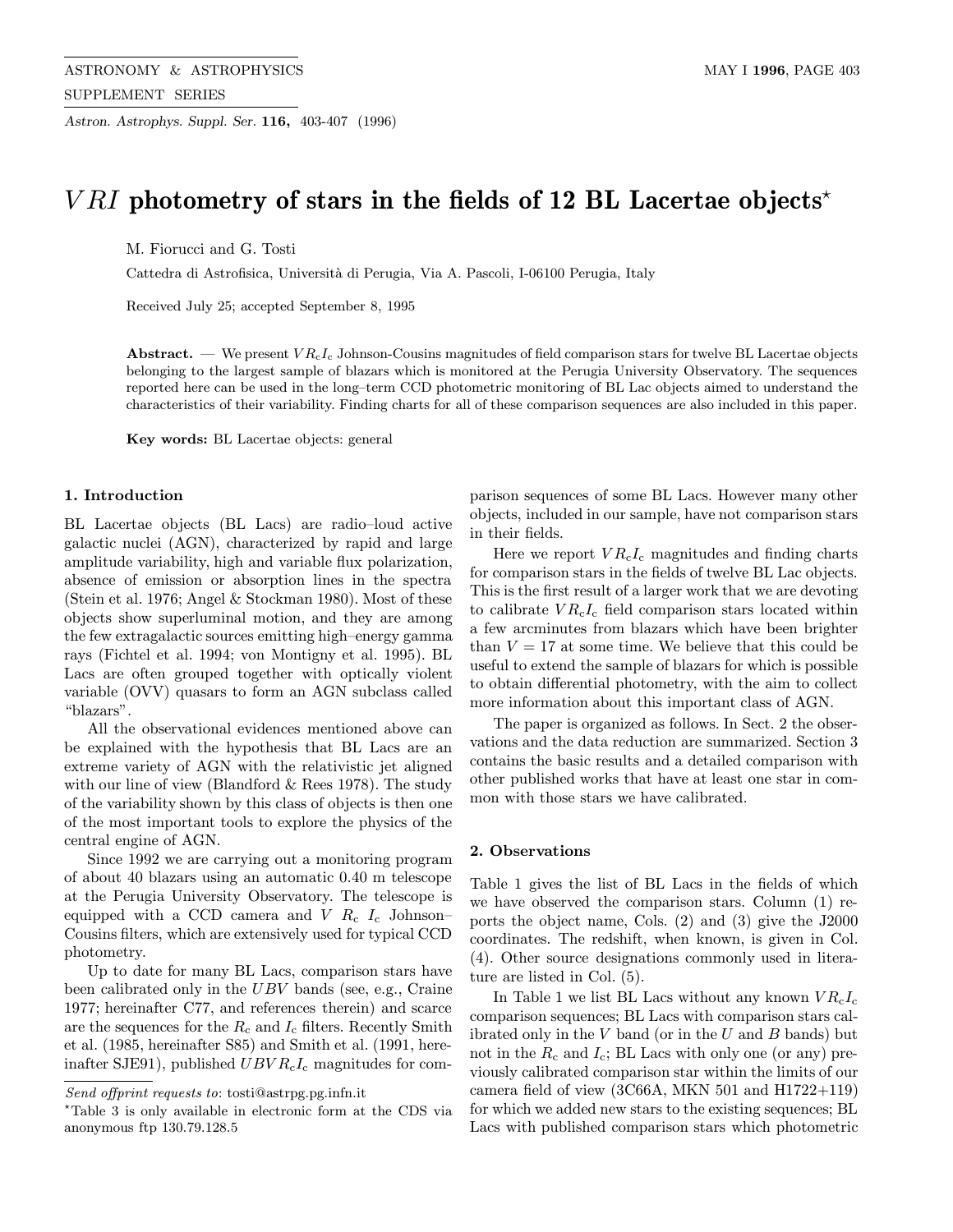Table 1. List of BL Lac objects selected in this article

| $Name^{(1)}$           | R.A.(2000) | Dec(2000) | $\boldsymbol{z}$ | Other names                    |
|------------------------|------------|-----------|------------------|--------------------------------|
|                        |            |           |                  |                                |
| 3C66A                  | 02 22 39.6 | 43 02 08  | 0.444            | 4C 42.07, NRAO 102             |
| PKS 0829+046           | 08 31 48.8 | 04 29 39  | 0.180            | O.J 049                        |
| OJ 287                 | 08 54 48.8 | 20 06 30  | 0.306            | PKS 0851+203, B2 0852+20       |
| B <sub>2</sub> 1147+24 | 11 50 19.1 | 24 17 53  |                  | OM 280                         |
| $B2 1215 + 30$         | 12 17 52.1 | 30 07 00  |                  | ON 325, PKS 1215+303           |
| ON 231                 | 12 21 31 6 | 28 13 57  | 0.102            | W Com, B2 1219+28              |
| PKS 1424+240           | 14 27 00.4 | 23 47 57  |                  |                                |
| <b>MARK 501</b>        | 16 53 52.1 | 39 45 36  | 0.033            | OS 387, PKS 1652+398, 4C 39.49 |
| H 1722+119             | 17 25 04.2 | 11 52 14  |                  | $4U1722 + 11$                  |
| I ZW 187               | 17 28 18.5 | 50 13 11  | 0.055            | OT 546, PKS 1727+50            |
| PKS 2032+107           | 20 35 22.3 | 10 56 06  | 0.601            | OW 154.9                       |
| BL Lac                 | 22 02 43.2 | 42 16 40  | 0.069            | OY 401, PKS 2200+420           |

NOTES: (1) as reported by Véron–Cetty  $&$  Véron (1993).

data were not in accord with our measurements (OJ 287 and BL Lac).

All the observations were made using the 0.40 m newtonian reflector  $(f/5)$  at the Perugia Astronomical Observatory. This telescope was recently automatized to perform unattended CCD photometry (Tosti et al. 1996). We used a CCD camera based on the Texas Instrument chip TC211 having  $192\times165$  pixels, that has a field of view of  $5' \times 5'$  at the newtonian focus. It is cooled by Peltier stages that reduce the CCD temperature by almost 50◦C with respect to the ambient temperature. This CCD has a good quantum efficiency, is cheap, not bulky, fully linear and, in particular, is very uniform  $(> 99\%)$ . Nevertheless it has high readout noise and dark signal; for this reason a dark frame, with the same exposure time, must be taken after each object image.

The CCD camera is equipped with  $V R_c I_c$  filters of Johnson-Cousins made joining Schott filter glasses in the following combinations:

> $V: \text{GG495 (2 mm)} + \text{BG39 (2 mm)}$  $R_c$ : OG570 (2 mm) + KG3 (2 mm)  $I_c$ : RG9 (3 mm)

Taking into account the CCD spectral response, the photometric system matches well the standard system described by Bessell (1979).

The data utilized to calibrate the comparison stars for the objects listed in Table 1 were taken during a total of 35 photometric nights, from January 1994 to June 1995. The atmospheric extinction was determined each night using the standard stars given by Landolt (1983a, b). The exposure integration times, both for comparison and standard stars, varied from 2 to 10 min depending on the brightness of the objects. The CCD frames were corrected for bias and dark signal. Because of the high grade of uniformity of our CCD chip the usual flat field correction of the images was not required. Instrumental magnitudes were obtained in simulated 8 arcsec aperture radius photometry using DAOPHOT routines (Stetson 1987). Internal checks were done to eliminate possible imperfections (e.g. cosmic ray traces) and to evaluate the goodness of the mode and skew values in the annular sky region around each star.

The transformation equations utilized to obtain the standard values from instrumental magnitudes corrected by atmospheric extinction (denoted with the index "◦") were:

$$
V - v_{\circ} = \alpha_v + \beta_v (v - r)_{\circ}
$$
  
\n
$$
R_{\rm c} - r_{\circ} = \alpha_r + \beta_r (v - r)_{\circ}
$$
  
\n
$$
I_{\rm c} - i_{\circ} = \alpha_i + \beta_i (v - i)_{\circ}
$$

The values of the coefficients in the preceding equations were estimated by performing least–squares linear regressions using the data obtained by observing in each photometric night a sample of standard stars (Landolt 1983a, b). Table 2 lists the mean transformation coefficients together with their standard errors and the typical standard deviations of the fit  $(\sigma_f)$ . From the data in Table 2 and taking into account the errors in the measurement of the instrumental magnitude of each star (normally 0.02 mag), we can conclude that our absolute photometry has a typical standard deviation of 0.05 mag, a value that is more than acceptable in many variability studies of blazars.

Table 2. Transformation coefficients to the standard system

|                     | $\alpha$         |                 |      |
|---------------------|------------------|-----------------|------|
| $V - v_{\rm o}$     | $16.69 \pm 0.03$ | $-0.01 + 0.01$  | 0.04 |
| $R_c$ - $r_{\circ}$ | $16.72 + 0.03$   | $0.00 + 0.01$   | 0.04 |
| $I_c - i_{\odot}$   | $16.14 + 0.03$   | $0.02 \pm 0.02$ | 0.04 |

## 3. Results

For each BL Lac object listed in Table 1, at least two comparison stars were chosen among the closest bright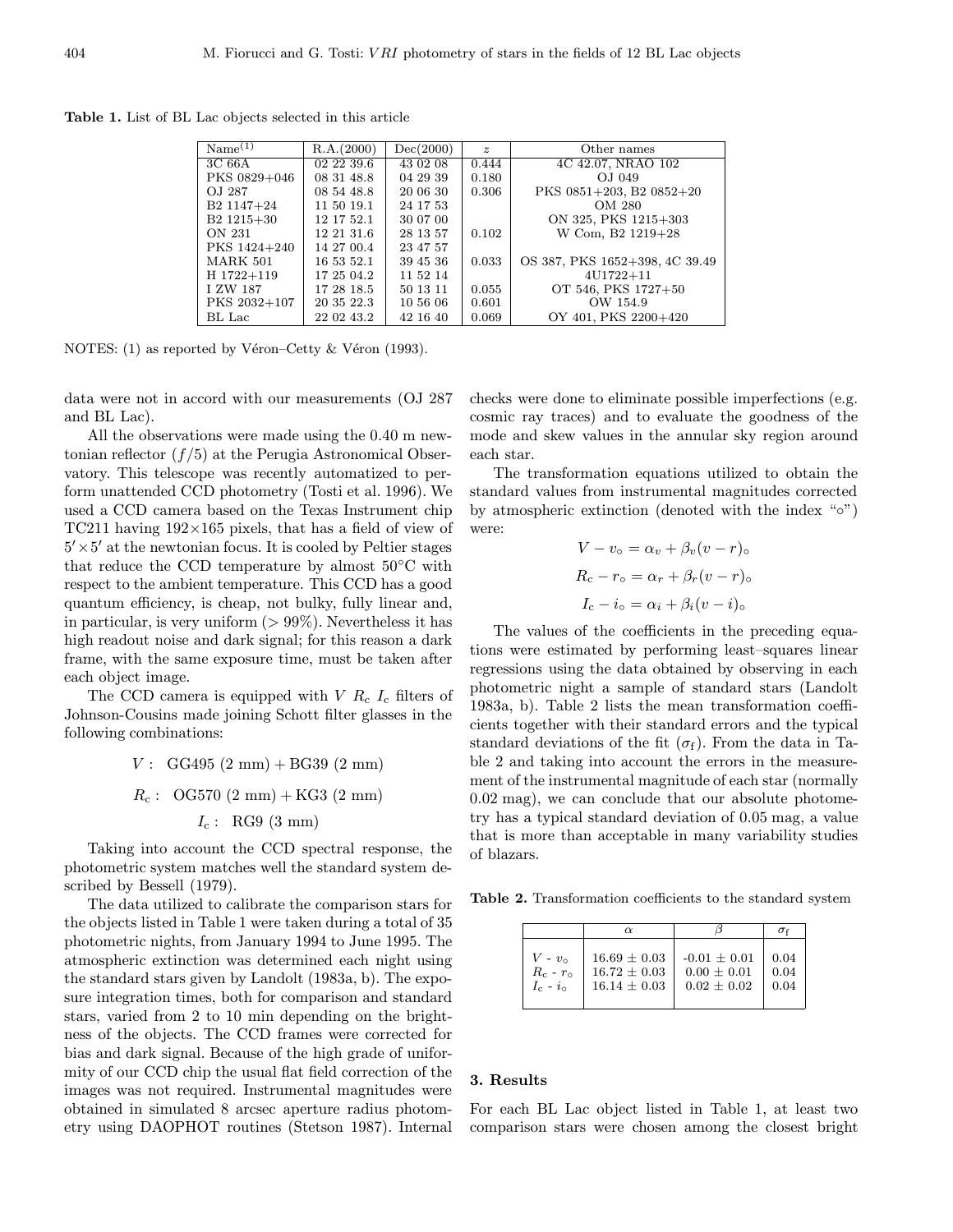stars. When comparison stars were already reported in the literature for at least one filter (in general only UBV data were available), we made  $VR<sub>c</sub>I<sub>c</sub>$  calibration only for those stars well observable with our telescope and, when possible, other bright stars were added to the sequence.

Finding charts (Fig. 1) for the comparison stars around the twelve BL Lacs were extracted from the STScI Digitized Sky Survey (DSS) accessible via World Wide Web.

Table 3 (available electronically) summarizes our photometric results. The names of the comparison stars are given in Col. (1), below the name of the BL Lac object to which they are referred. We used the letter "C" followed by a progressive number to label the comparison stars that were calibrated, as far as we know, for the first time in this work. Columns (2) and (3) give the coordinates of the stars measured directly on the DSS. The  $VR<sub>c</sub>I<sub>c</sub>$  magnitudes and the associated errors are given in Cols. (4)-(6). For most of the fields reported in this work we have many observations obtained in different photometric nights, but in Col. (7) of Table 3 we report only the number of nights in which we obtained the better CCD images and the data with the higher signal to noise ratio. The magnitudes with the associated standard deviations, reported in the table are weighted means of the values obtained in such nights. We also checked the variability of these stars analysing the differences in magnitudes during our monitoring program (Fiorucci & Tosti 1996), and we accepted as comparisons only the stars with no indication of variability during the monitoring campaign (fluctuations less than 3 times the standard deviation).

Column (8) of Table 3 gives the references for those objects that have previously published photometric sequences in at least one of the  $VR<sub>c</sub>I<sub>c</sub>$  filters. In these cases the designations used in Col. (1) for the common stars are the same reported by references.

For the object 3C 66A, C77 reported V magnitudes for the stars A and B ( $V=13.56$  for star A and  $V=14.77$ for star B) while Takalo et al. (1994, hereinafter TSN94) measured the star A in all the filters  $(V=13.57\pm0.02,$  $R_c=13.36\pm0.03, I_c=13.01\pm 0.03$ . Both calibrations are in good agreement with the data reported in this article.

OJ 287 is one of the most observed BL Lac objects, but there is not a good agreement among the previously published data for the comparison stars 4, 10 and 11 (see Table 4). The V magnitude of star 4 in S85 is brighter than the values obtained by the observations of Penston & Wing (1973) by 0.1 mag. For the same star our observations give an intermediate V magnitude, with the color indices  $V - R_c$  and  $V - I_c$  in good agreement with the values given by S85. Considering the standard deviations there is, in the V band, a reasonable agreement for star 10 among the data of Penston & Wing (1973), S85, TSN94 and our work. Nevertheless our data allow a better estimate for  $R_c$  ad  $I_c$  mean values, confirming a difference of almost 0.1 mag with respect to S85, difference already

noted by Heidt et al. (1994) and in agreement with TSN94. Table 4 also shows a good agreement in the magnitudes of star 11. Besides, we have added two new comparison stars in the field of OJ 287 (see the finding chart in Fig. 1) useful in the cases of decentered images.

For the B star in the field of B2 1215+30 there is good agreement with the V magnitude reported by C77  $(V=14.95)$ . The same is valid for stars A and D in the field of ON 231 (C77 reports  $V=12.08$  for star A and  $V=14.82$  for star D) and for star B, L and H near I ZW 187 (C77 reports  $V=13.11$  for star B,  $V=15.33$  for star H and  $V=16.14$  for star L). No previously published data are available in  $R_c$  and  $I_c$  bands for these objects.

Star A in the field of MKN 501 was calibrated in the  $UBVR<sub>c</sub>I<sub>c</sub>$  bands by SJE91 (V=12.61 $\pm$ 0.01,  $R_{\rm c}$ =12.11±0.01 and  $I_{\rm c}$ =11.63±0.01). This star was calibrated in the  $UBV$  bands by Véron  $\&$  Véron (1976)  $(V=12.65)$  and reported with the name of "star 3". With respect to both these papers there is a good agreement with the observations reported in this work. For MKN 501 we have calibrated two new stars near the BL Lac object because the star B given by SJE91 was always outside the field in our images. The calibration of these stars can be very useful for better estimates in differential photometry.

Also H1722+119 has  $UBVR<sub>c</sub>I<sub>c</sub>$  sequences calibrated by SJE91, but too far from the BL Lac object to be useful with a CCD camera having a small field of view, so we have measured the  $VR<sub>c</sub>I<sub>c</sub>$  magnitudes of four new comparison stars.

BL Lac, the prototype for this class of AGN, has a systematic discrepancy in the previously published V data for the stars B, C, H, K. Table 5 gives the magnitudes of these stars as reported in the  $V$  band by Bertaud et al.  $(1969)$ and the  $VR<sub>c</sub>I<sub>c</sub>$  magnitudes observed by S85. Bertaud et al. (1969) did not report explicitly the standard deviations of their observations, giving only an estimated error value less than 0.1 mag for the stars H and K, while they assured a high level of precision for the photometric measurements of stars B and C. Our V observations agree very well with the data of Bertaud et al. (1969), but are almost 0.1 mag fainter than the magnitudes obtained by S85. The data of S85 appear to be bright of almost 0.1 mag also in the U and B bands, compared to the data of Bertaud et al. (1969) and, in the  $R_c$  and  $I_c$  bands, as regards to this work. This could be a systematic effect.

For the other BL Lac objects (PKS 0829+046, B2 1147+24, PKS 1424+240 and PKS 2032+107), as far as we know, no reference stars near a few arcmins were previously published, so our contribution can be very useful for a more systematic study of optical variability and spectral changes for these objects.

Acknowledgements. It is a pleasure to thank P. Maffei for the encouragement and support given to us during this research.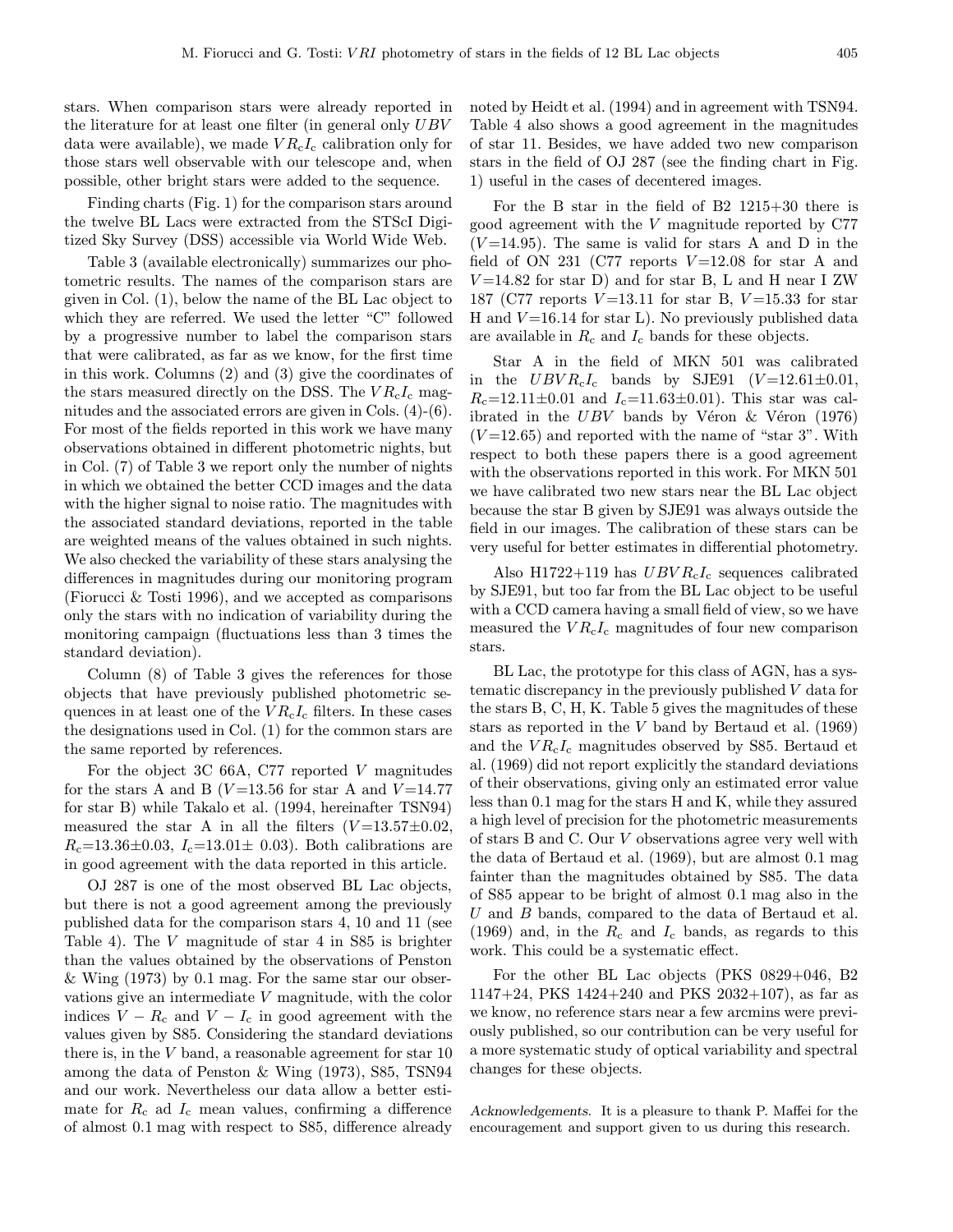

Fig. 1. Finding charts of the field comparison stars reported in this article. All charts are obtained from the STScI Digitized Sky Survey. North is at the top and east is to the left. Each squared box is  $10'$  wide and it is centered to the BL Lac object